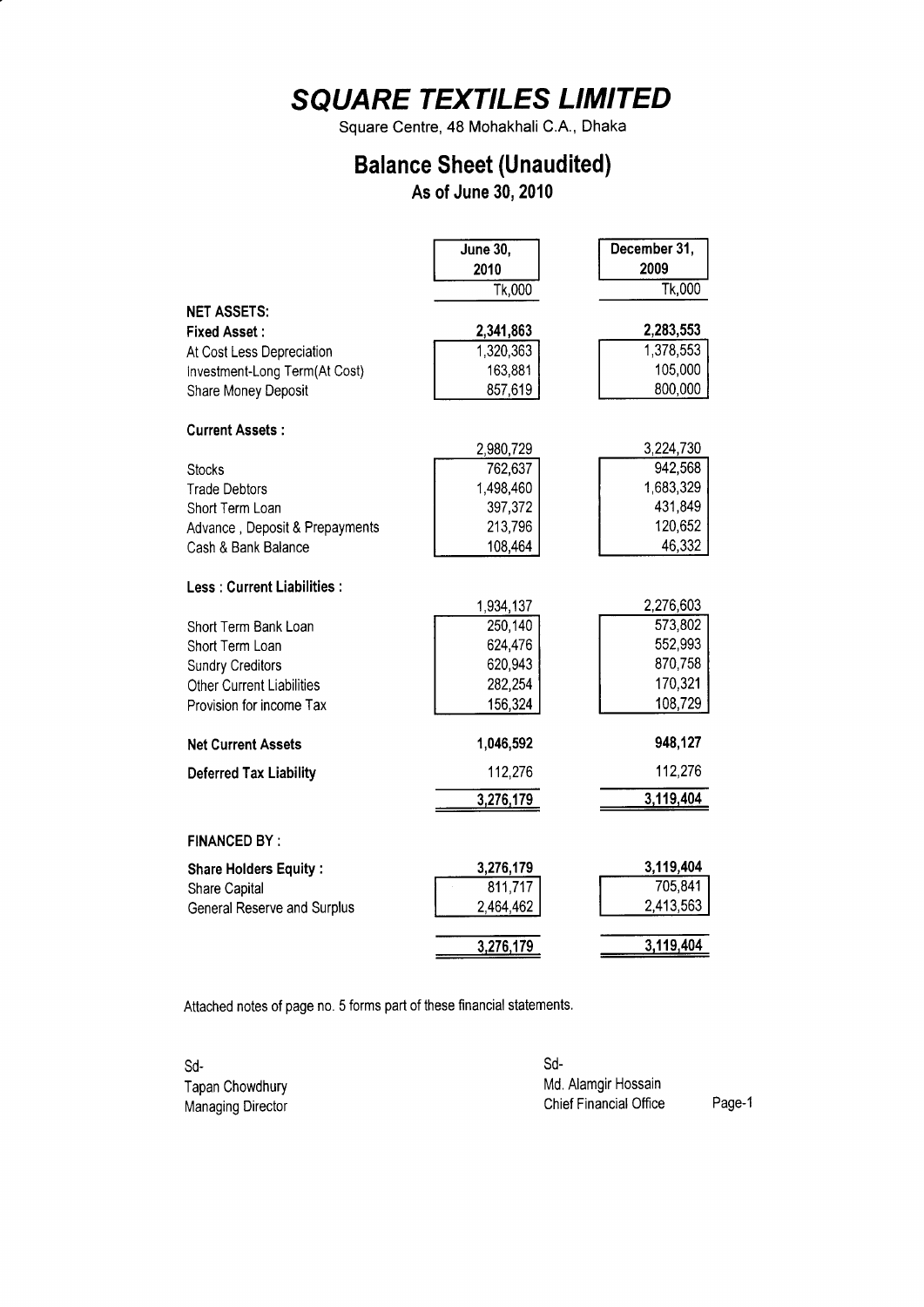Square Centre, 48 Mohakhali C.A., Dhaka

#### Income Statement (Unaudited)

For the period ended June 30, 2010

|                                                     | Six Month Ended                |           | 2nd Quarter Ended              |                                |
|-----------------------------------------------------|--------------------------------|-----------|--------------------------------|--------------------------------|
|                                                     | June 30, 2009<br>June 30, 2010 |           | April 01,2010-June 30,<br>2010 | April 01,2009-June 30,<br>2009 |
|                                                     | Tk. '000                       | Tk. '000  | Tk. '000                       | Tk. '000                       |
| Sales                                               | 1,782,233                      | 1,997,288 | 892,110                        | 892,779                        |
| Cost of Goods Sold                                  | 1,376,360                      | 1,751,292 | 668,873                        | 738,245                        |
| <b>Gross Profit</b>                                 | 405,873                        | 245,996   | 223,237                        | 154,534                        |
| <b>Operating Expenses</b>                           | 50,233                         | 50,683    | 25,969                         | 27,104                         |
| <b>Finance Cost</b>                                 | 42,522                         | 81,006    | 17,175                         | 41,532                         |
| Operating Income                                    | 313,118                        | 114,307   | 180,093                        | 85,898                         |
| Other Income                                        | 20,051                         | 11,848    | 20,035                         | 11,689                         |
| Net Income before W.P.P & W.F.                      | 333,169                        | 126,155   | 200,128                        | 97,587                         |
| Allocation for W.P.P & W.F.                         | (15, 865)                      | (6,007)   | (9,530)                        | (4, 647)                       |
| Net Income before Tax                               | 317,304                        | 120,148   | 190,598                        | 92,940                         |
| Provision for Income Tax                            | (47,595)                       | (18,000)  | (30,187)                       | (13,919)                       |
| Net Income for the period                           | 269,709                        | 102,148   | 160,411                        | 79,021                         |
| (Transferred to the Statement of Changes in Equity) |                                |           |                                |                                |
| Earning Per Share (EPS)                             | 3.32                           | 1.26      | 1.98                           | 0.97                           |

Attached notes of page no. 5 forms part of these financial statements.

sd-Tapan Chowdhury Managing Director sd-Md. Alamgir Hossain Chief Financial Office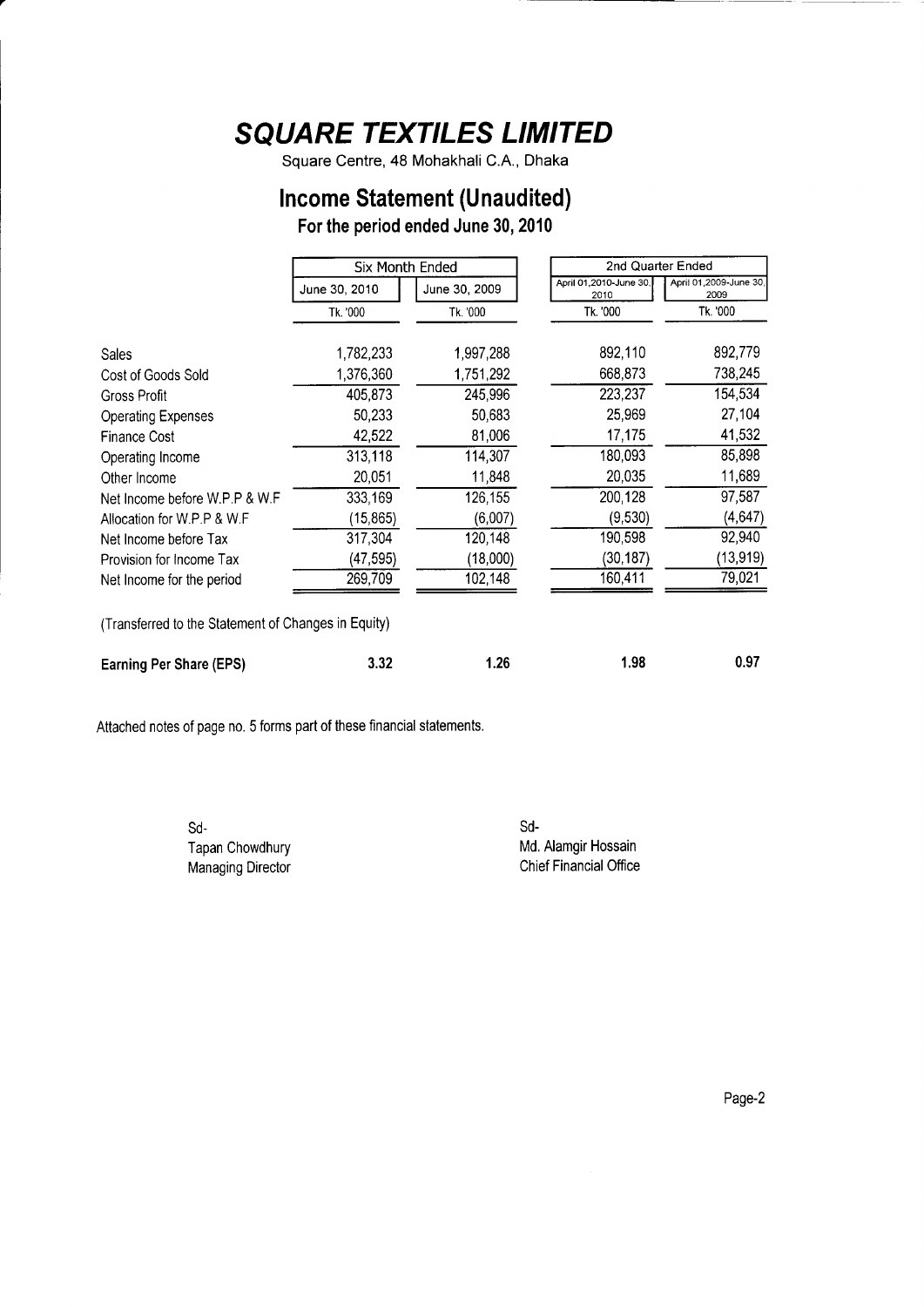### **Cashflow Statement(Unaudited)**

For the period ended June 30, 2010

|                                                                                                                                                                                                          | Amount                                                              | Amount                                                            |
|----------------------------------------------------------------------------------------------------------------------------------------------------------------------------------------------------------|---------------------------------------------------------------------|-------------------------------------------------------------------|
|                                                                                                                                                                                                          | 6/30/2010                                                           | 6/30/2009                                                         |
|                                                                                                                                                                                                          | Tk. '000                                                            | Tk. '000                                                          |
| <b>Cash Flow From Operating Activities:</b>                                                                                                                                                              |                                                                     |                                                                   |
| Receipts                                                                                                                                                                                                 |                                                                     |                                                                   |
| Cash From Sales Revenue<br>Cash from Other Income<br><b>Total Cash Receipts</b>                                                                                                                          | 1,967,104<br>51<br>1,967,155                                        | 2,116,086<br>228<br>2,116,314                                     |
| Payments<br>Purchase for Raw & Packing Materials<br>Manufacturing and Operating Exp.<br><b>Bank Interest</b><br>Workers Profit Participation Fund<br><b>Total Payments</b>                               | (1, 141, 430)<br>(346, 585)<br>(29, 893)<br>(18,093)<br>(1,536,001) | (1,486,126)<br>(312, 790)<br>(68, 846)<br>(6, 760)<br>(1,874,522) |
| <b>Net Cash Flow From Operating Activities</b>                                                                                                                                                           | 431,154                                                             | 241,792                                                           |
|                                                                                                                                                                                                          |                                                                     |                                                                   |
| <b>Cash Flow From Investing Activities</b><br>Profit from sale of Fixed assets                                                                                                                           |                                                                     | 295<br>(59,750)                                                   |
| Purchase of Fixed Assets                                                                                                                                                                                 | (41, 811)                                                           |                                                                   |
| Net Cash Flow From Investing Activities                                                                                                                                                                  | (41, 811)                                                           | (59, 455)                                                         |
| <b>Cash Flow From Financing Activity</b><br>Short term Loan<br>Share Money Deposit Mithapur Tex<br>Investment in Mithapur Tex<br>Shorterm Loan Payment<br><b>Net Cash Flow From Financing Activities</b> | 112,951<br>(57, 619)<br>(58, 881)<br>(323, 662)<br>(327, 211)       | (65,083)<br>(126, 345)<br>(191, 428)                              |
| <b>Net Cash Position</b><br><b>Opening Cash &amp; Bank Balance</b>                                                                                                                                       | 62,132<br>46,332                                                    | 9,091<br>(44, 691)                                                |
| <b>Closing Cash &amp; Bank Balance</b>                                                                                                                                                                   | 108,464                                                             | (35,600)                                                          |

Attached notes of page no. 5 forms part of these financial statements.

sd-Tapan Chowdhury Managing Director sd-Md. Alamgir Hossain Chief Financial Office

Page-3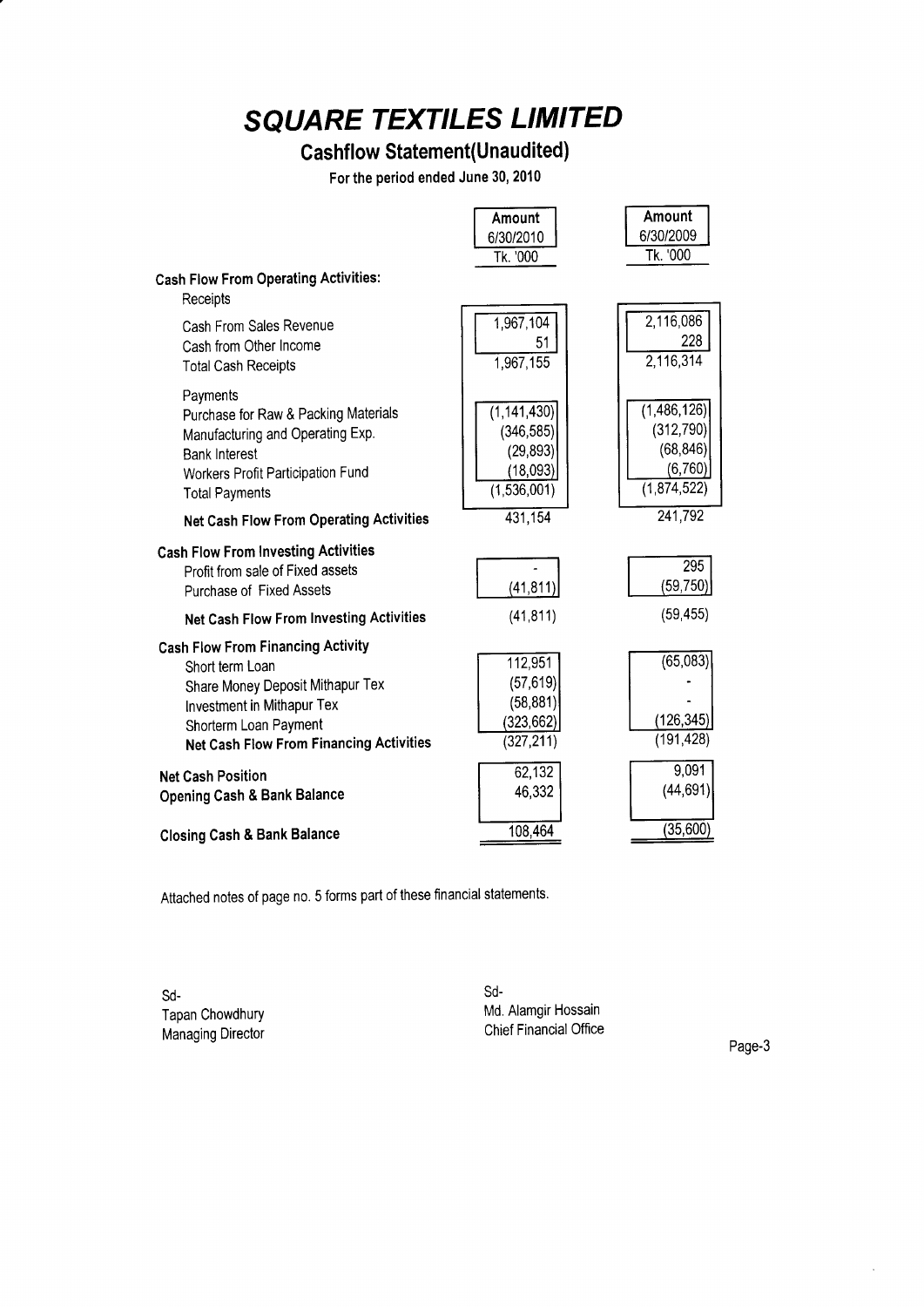#### Statement of Ghanges in Equity(Unaudited)

For the period ended June 30, 2010

|                               | <b>Share Capital</b> | <b>General Reserve</b><br>and Surplus | Total      |
|-------------------------------|----------------------|---------------------------------------|------------|
| As at Dec. 31, 2009           | 705.841              | 2,413,563                             | 3,119,404  |
| Net Profit (Jan'10 - June'10) |                      | 269,709                               | 269,709    |
| Cash Dividend for 2009        |                      | (112, 934)                            | (112, 934) |
| Stock Dividend for 2009       | 105,876              | (105,876)                             |            |
| As at June 30, 2010           | 811,717              | 2,464,462                             | 3,276,179  |

#### **Statement of Changes in Equity(Unaudited)**

Tk'000 Share Capital General Reserve and Surplus<br> $2,376,446$ **Total** As at Dec.31, 2008<br>
Net Profit (Jan'09 - June'09)<br>
102,148 102,148 102,148 Net Profit (Jan'09 - June'09)<br>
Cash Dividend for 2008 (105,877) (105,877) (105,877) Cash Dividend for 2008 (105,877)<br>
Stock Dividend for 2008 (117,640) (117,640) (117,640) Stock Dividend for 2008 117,640 117,640 (117,640)<br>
As at June 30, 2009 2,255,077 As at June 30, 2009 705,840 705,840 2,255,077 2,960,917

Forthe period ended June 30, 2009

Attached notes of page no. 5 forms part of these financial statements.

sd-Tapan Chowdhury Managing Director

sd-Md. Alamgir Hossain Chief Financial Office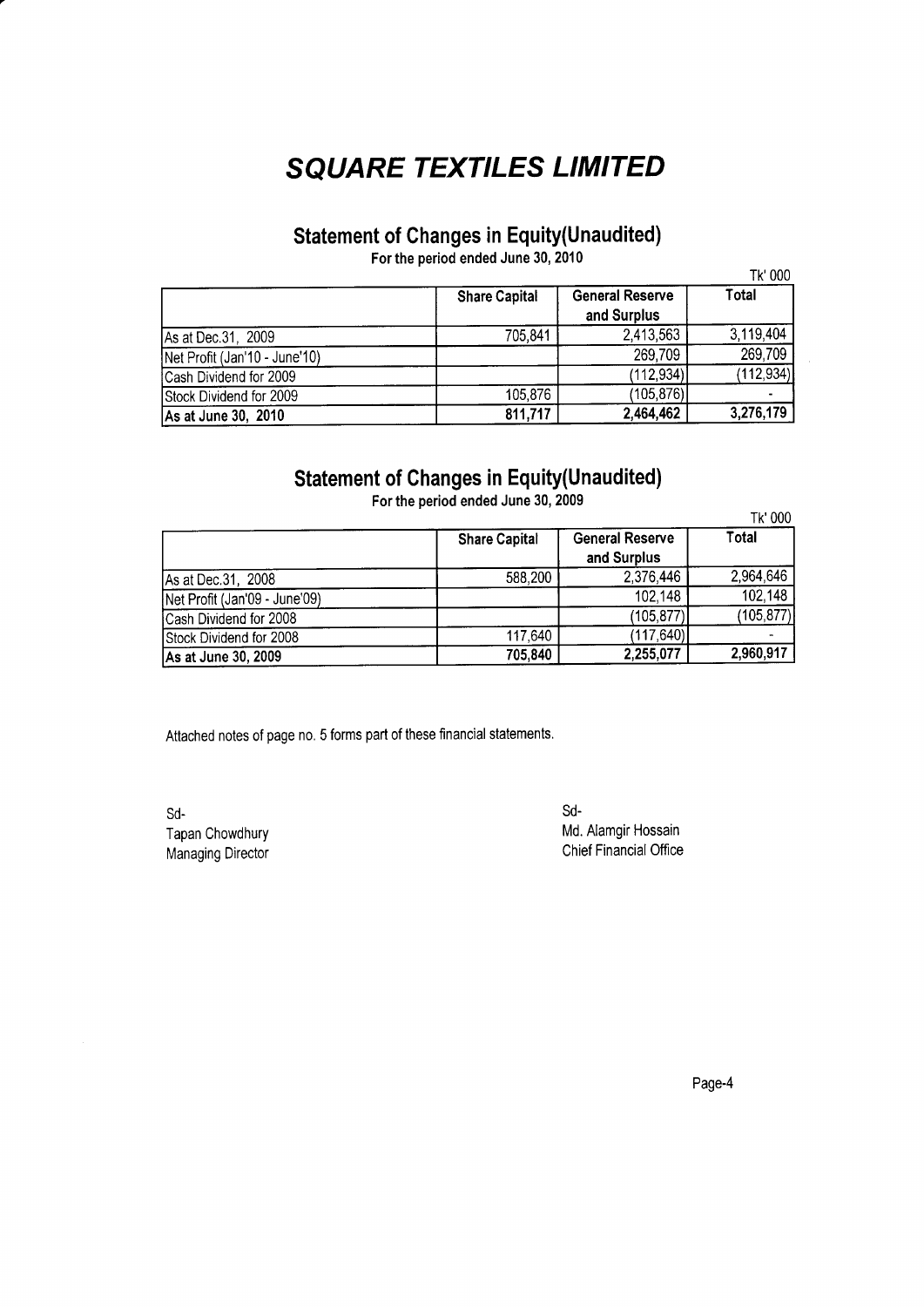#### Square Textiles Limited and Its subsidiaries Notes to the Interim Financial Statements

For the period ended fune. 30, 2010

#### Basis of preparation of the Interim Financial Statements:

These Financial Statements (They) are the unaudited interim financial statements (hereafter'the Interim Financial Statements') of Square Textiles Limited, Square Yarns-Limited and Mithapur Textiles Limited., its subsidiaries, companies incorporated in Bangladesh under Companies Act 1994 for the period ended June 30, 2010. They are prepared in accordance with the International Accounting Standard (IAS 34) 'Interim Financial reporting'. These financial statements should read in conjunction with the Annual Financial statements as of December 31, 2009, as they provide an update of previously reported information.

The accounting policies and presentation used are consistent with those used in the Annual Financial Statements, exempt where noted below. Where necessary, the comparatives have been reclassified or extended from the previously reported Interim Financial statements to take into account any presentational changes made in the Annual Financial Statements or in these Interim Financial Statements.

The consolidated Financials of previous half year (fanuary 09 to June 09) present the financial position of Square Textiles Limited & Square Yarns Limited before purchase of 95% shares of Mithapur Textiles Limited.

The preparation of the financial statements requires management to make estimates and assumptions that affect the reported amounts of revenue, expenses, assets, liabilities and disclosure of contingent liabilities at the date of the Interim Financial statements. If in the future such estimates and assumptions, which are based on management's best judgment at the date of the interim financial statements, deviate from the actual circumstances, the original estimates and assumptions will be modified as appropriate in the period in which the circumstances change.

The company operates in industries where significant seasonal or cyclical variations in total sales are not experienced during the reporting period.

Income tax expense is recognized based upon the best estimate of the weighted average income tax rate expected for the reporting period.

Dividend payment for the year ended December 31, 2009 is in process @ 16% cash dividend of par value of share and 15% stock dividend for holding 100(One Hundred) that approved by the shareholders in AGM held on June 16, 2010.

The Company has no reportable segments as per requirement of IAS 14, segment reporting.

There is no significant event to the end of the interim period that has to be reflected in the financia statements for the interim period.

The Company did not carry out any related party transaction other than square pharmaceuticals Limited, Square Yarns Limited and Mithapur Textiles Limited. During the reporting period the total received and payment was Tk. 36.23 Crore and Tk. 29.88 Crore from/to Square Pharmaceuticals Limited, Tk. 24.15 crore and Tk 18.75 Crore from/to square Yarns Limited and Tk'4.08 Crore paid to Mithapur Textiles Limited.

Figures have been rounded off to the nearest Tk.'000.

The contingent liabilities of the company as on June 30, 2010 is as follows;

For Sight and Deferred LCs for the group Tk. 81.26 Crore only. Out of which Tk. 59.16 Crore for Square Textiles Limited and Tk. 22.10 Crore only for Square Yarns Limited.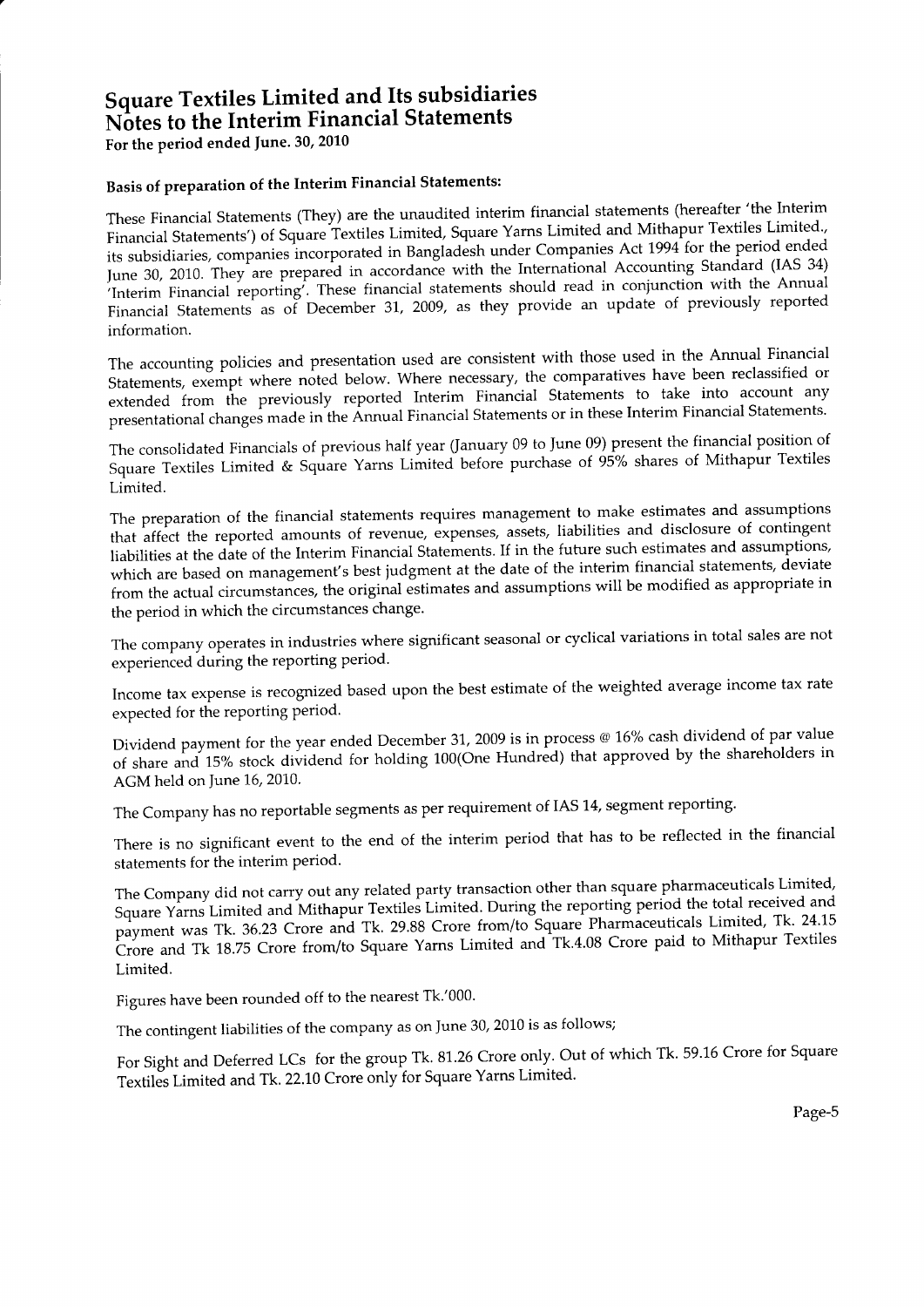#### Consolidated Balance Sheet(Unaudited) As of June 30. 2010

|                                   | June 30, 2010 | December 31, 2009 |
|-----------------------------------|---------------|-------------------|
|                                   | Tk,000        | Tk,000            |
| <b>NET ASSETS:</b>                |               |                   |
| <b>Fixed Asset:</b>               | 2,500,017     | 2,517,420         |
| At Cost Less Depreciation         | 2,500,017     | 2,507,420         |
| Investment                        |               | 10,000            |
| <b>Current Assets:</b>            |               |                   |
|                                   | 3,697,051     | 3,785,335         |
| <b>Stocks</b>                     | 1,137,017     | 1,367,504         |
| <b>Trade Debtors</b>              | 2,130,443     | 2,188,554         |
| Advance, Deposit & Prepayments    | 269,175       | 138,164           |
| Cash & Bank Balance               | 160,416       | 91,113            |
| <b>Less: Current Liabilities:</b> |               |                   |
|                                   | 2,462,227     | 2,784,133         |
| Short Term Bank Loan              | 282,734       | 613,478           |
| <b>Sundry Creditors</b>           | 987,130       | 1,270,465         |
| Other Current Liabilities         | 304,145       | 187,920           |
| Short Term Loan                   | 669,729       | 552,993           |
| Provision for income Tax          | 218,489       | 159,277           |
| <b>Net Current Assets</b>         | 1,234,824     | 1,001,202         |
| <b>Deferred Tax Liability</b>     | 176,911       | 170,482           |
|                                   | 3,557,930     | 3,348,140         |
| <b>FINANCED BY:</b>               |               |                   |
| <b>Share Holders Equity:</b>      | 3,555,429     | 3,346,445         |
| Share Capital                     | 811,717       | 705,841           |
| General Reserve and Surplus       | 2,743,712     | 2,640,604         |
| Non controlling Interest          | 2,501         | 1,695             |
|                                   | 3,557,930     | 3,348,140         |
| <b>Asset Per Share</b>            | 44            | 47                |

Attached notes of page no. 5 forms part of these financial statements.

sd-Tapan Chowdhury Managing Director sd-Md. Alamgir Hossain Chief Financial Office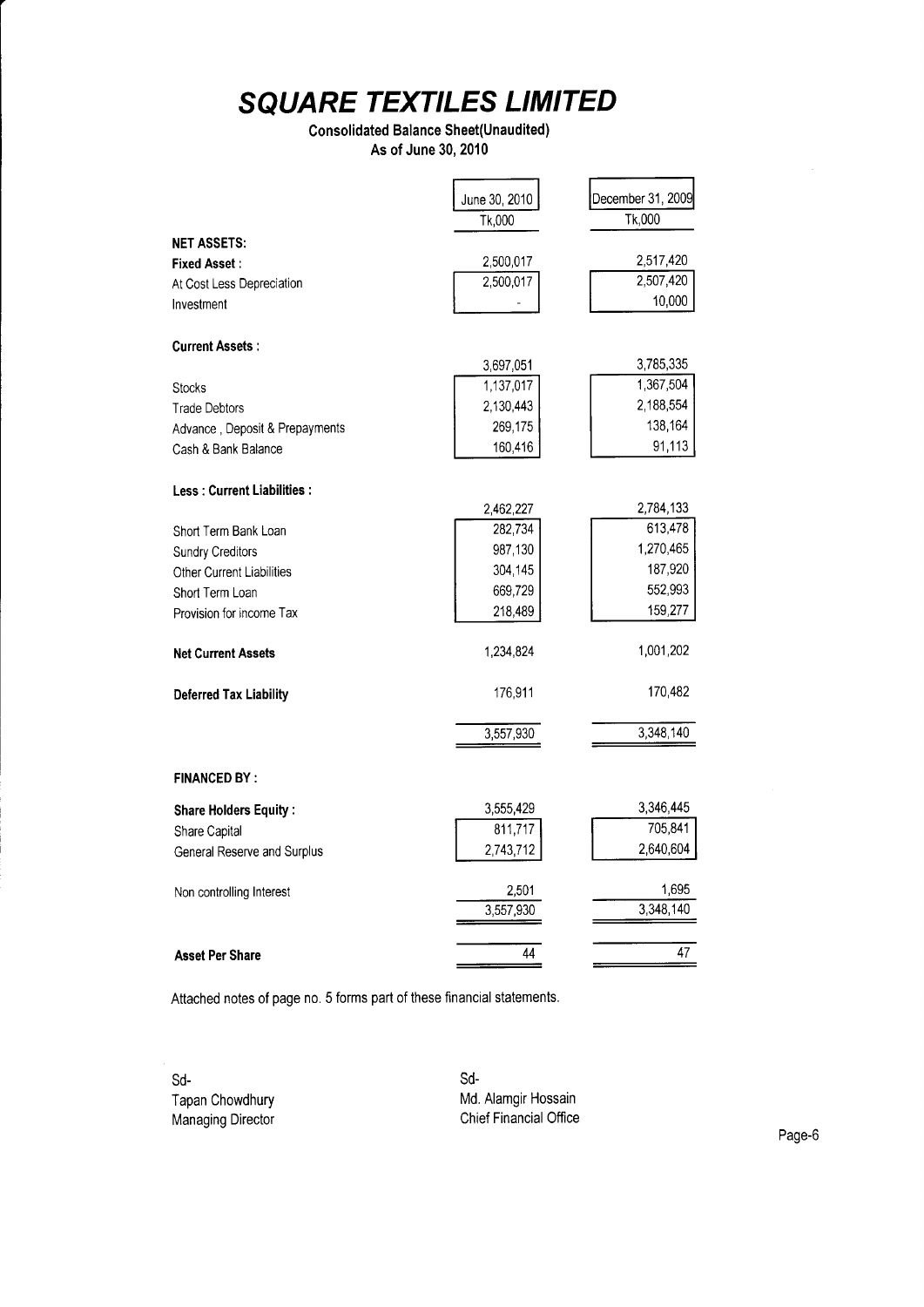Consolidated Income Statement(Unaudited) For the Period Ended on June 30, 2010

|                                                     | Six Month Ended                |             | 2nd Quarter Ended               |                                |
|-----------------------------------------------------|--------------------------------|-------------|---------------------------------|--------------------------------|
|                                                     | June 30, 2009<br>June 30, 2010 |             | April 01,2010-<br>June 30, 2010 | April 01,2009-June<br>30, 2009 |
|                                                     | Tk. '000                       | Tk. '000    | Tk. '000                        | Tk. '000                       |
| Sales                                               | 2,559,790                      | 2,584,066   | 1,334,296                       | 1,173,209                      |
| Cost of Goods Sold                                  | (2,041,936)                    | (2,256,510) | (1,051,259)                     | (978,099)                      |
| Gross Profit                                        | 517,854                        | 327,556     | 283,037                         | 195,110                        |
| <b>Operating Expenses</b>                           | (56, 308)                      | (55,984)    | (30, 199)                       | (30, 673)                      |
| <b>Finance Cost</b>                                 | (47, 110)                      | (120, 237)  | (7,986)                         | (53, 762)                      |
| Operating Income                                    | 414,436                        | 151,335     | 244,852                         | 110,675                        |
| Other Income                                        | 51                             | 523         | 50                              | 514                            |
| Net Income before W.P.P & W.F                       | 414,487                        | 151,858     | 244,902                         | 111,189                        |
| Allocation for W.P.P & W.F.                         | (19, 737)                      | (7, 231)    | (11, 697)                       | (5,295)                        |
| Net Income before Tax                               | 394,750                        | 144,627     | 233,205                         | 105,894                        |
| Provision for Income Tax                            | (59, 213)                      | (21, 673)   | (36, 691)                       | (15, 863)                      |
| Provision for Deferred Income Tax                   | (6, 428)                       | (4,808)     | (3, 214)                        | (2,001)                        |
| Net Profit after Tax                                | 329,109                        | 118,146     | 193,300                         | 88,030                         |
| Minority Interest                                   | (659)                          | (83)        | (434)                           | (47)                           |
| Net Income for the Year                             | 328,450                        | 118,063     | 192,866                         | 87,983                         |
| (Transferred to the Statement of Changes in Equity) |                                |             |                                 |                                |
| <b>Earning Per Share</b>                            | 4.05                           | 1.45        | 2.38                            | 1.08                           |

Attached notes of page no. 5 forms part of these financial statements.

sd-Tapan Chowdhury Managing Director sd-Md. Alamgir Hossain Chief Financial Office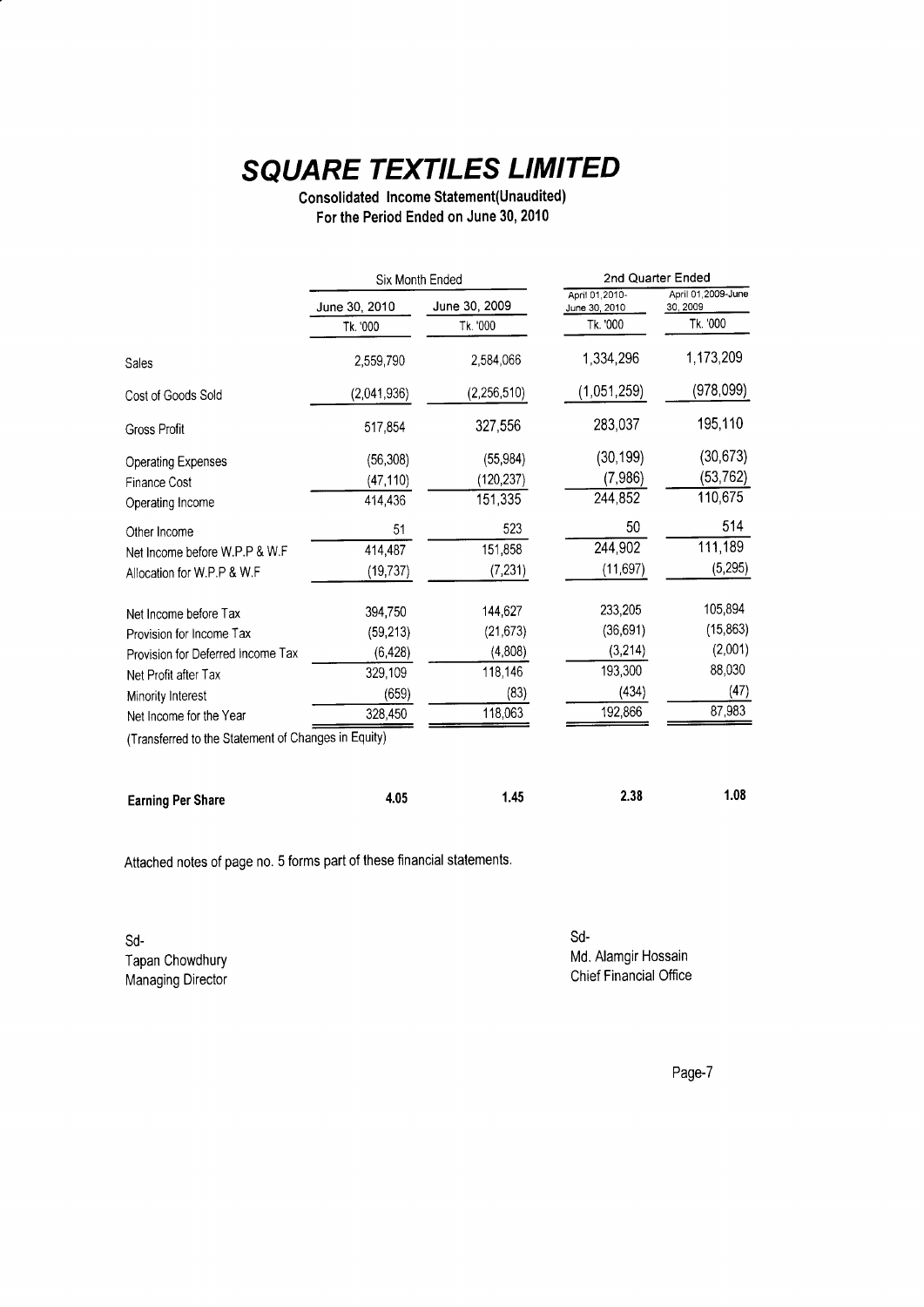Consolidated Cashflow Statement(Unaudited) For the period ended June 30, 2010

|                                                | Amount        | Amount      |
|------------------------------------------------|---------------|-------------|
|                                                | 6/30/2010     | 6/30/2009   |
| <b>Cash Flow From Operating Activities:</b>    | Tk. '000      | Tk. '000    |
| Receipts                                       |               |             |
|                                                |               |             |
| Cash From Sales Revenue                        | 2,617,901     | 2,817,257   |
| Cash from Other Income                         | 51            | 228         |
| <b>Total Cash Receipts</b>                     | 2,617,952     | 2,817,485   |
| Payments                                       |               |             |
| Purchase for Raw & Packing Materials           | (1,640,068)   | (1,814,790) |
| Manufacturing and Operating Exp.               | (465, 840)    | (386, 955)  |
| Finance Cost                                   | (33,087)      | (106, 781)  |
| Workers Profit Participation Fund              | (20, 728)     | (7, 113)    |
| <b>Total Payments</b>                          | (2, 159, 723) | (2,315,639) |
| <b>Net Cash Flow From Operating Activities</b> | 458,229       | 501,846     |
| <b>Cash Flow From Investing Activities</b>     |               |             |
| Profit from Disposal of Fixed assets           |               | 295         |
| Purchase of Fixed Assets                       | (48, 236)     | (62, 868)   |
| <b>Net Cash Flow From Investing Activities</b> | (48, 236)     | (62, 573)   |
| <b>Cash Flow From Financing Activity</b>       |               |             |
| Short term Loan Received/(Payment)             | 103,726       | (78, 521)   |
| Investment in Mithapur Tex                     | (58, 881)     |             |
| Long Term Loan Payment                         |               | (94, 885)   |
| Shorterm Bank Loan Received/(Payment)          | (385, 535)    | (263, 741)  |
| <b>Net Cash Flow From Financing Activities</b> | (340, 690)    | (437, 147)  |
| <b>Net Cash Position</b>                       | 69,303        | 2,126       |
| <b>Opening Cash &amp; Bank Balance</b>         | 91,113        | 68,113      |
| <b>Closing Cash &amp; Bank Balance</b>         | 160,416       | 70,239      |

Attached notes of page no. 5 forms part of these financial statements

sd-Tapan Chowdhury Managing Director

sd-Md. Alamgir Hossain Chief Financial Office